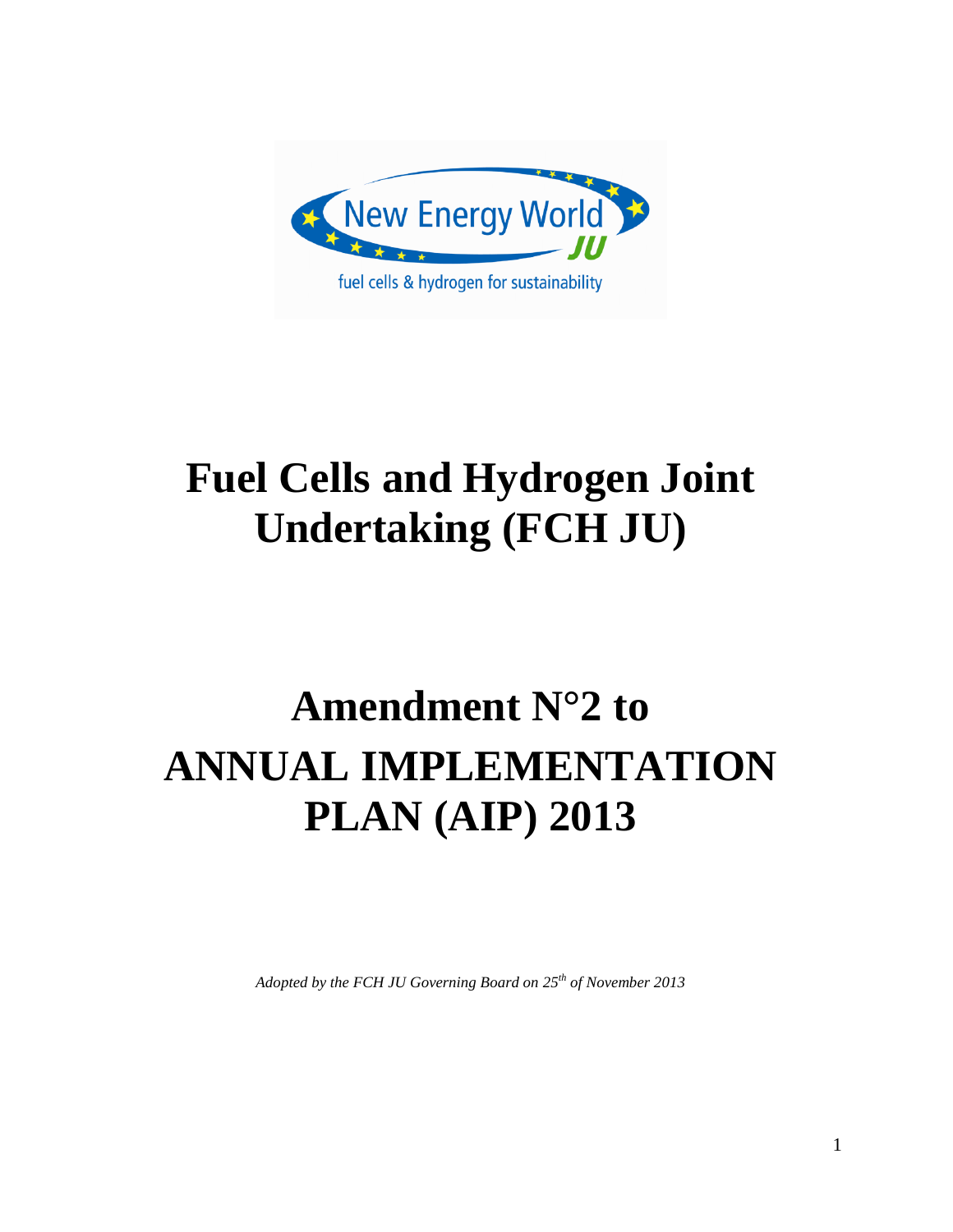An additional chapter 3.8 is introduced as follows:

# **Chapter 3.8 of the AIP2013: Calls for Proposals**

Call title: FCH JU Call for Proposals 2013 Part II

**Call identifier:** FCH-JU-2013-2

**Indicative publication date: 28 November 2013**

**Indicative deadline: 27 February 2014** at 17.00.00 (Brussels local time)

**Indicative budget:** EUR 23 million<sup>1</sup> from the FCH JU 2013 budget<sup>2</sup>.

#### **Topics called:**

| <b>Area/Topics called</b>                                                                                                  | <b>Funding Schemes</b>                                         |  |
|----------------------------------------------------------------------------------------------------------------------------|----------------------------------------------------------------|--|
| Area SP1-JTI-FCH.1: Transportation & Refuelling Infrastructure                                                             |                                                                |  |
| SP1-JTI-FCH.2013.1.1 Large-scale demonstration of buses and<br>refuelling infrastructure VI                                | Collaborative Project                                          |  |
| Area SP1-JTI-FCH.2: Hydrogen Production & Distribution                                                                     |                                                                |  |
| SP1-JTI-FCH.2013.2.1: Demonstration of hydrogen<br>production from biogas for supply to vehicle refuelling<br>applications | Collaborative Project                                          |  |
| Area SP1-JTI-FCH.4: Early Markets                                                                                          |                                                                |  |
| SP1-JTI-FCH.2013.4.2 Demonstration of portable generators,<br>back-up power and uninterruptible power systems              | Collaborative Project                                          |  |
| Area SP1-JTI-FCH.5: Cross-cutting Issues                                                                                   |                                                                |  |
| SP1-JTI-FCH.2013.5.5 Development of a European framework<br>for the generation of guarantees of origin for green H2        | Coordination and Support<br><b>Actions (Supporting Action)</b> |  |

The call for proposals will be selective. There will be competition between proposals, based on quality and excellence, which may result in some topics not being supported in this call.

 $\overline{a}$ 

 $1$  The final budget awarded as a result of this call and of the evaluation of proposals may vary by up to 10% of the total value of the call

<sup>&</sup>lt;sup>2</sup> The funding includes the FCH JU's own budget only.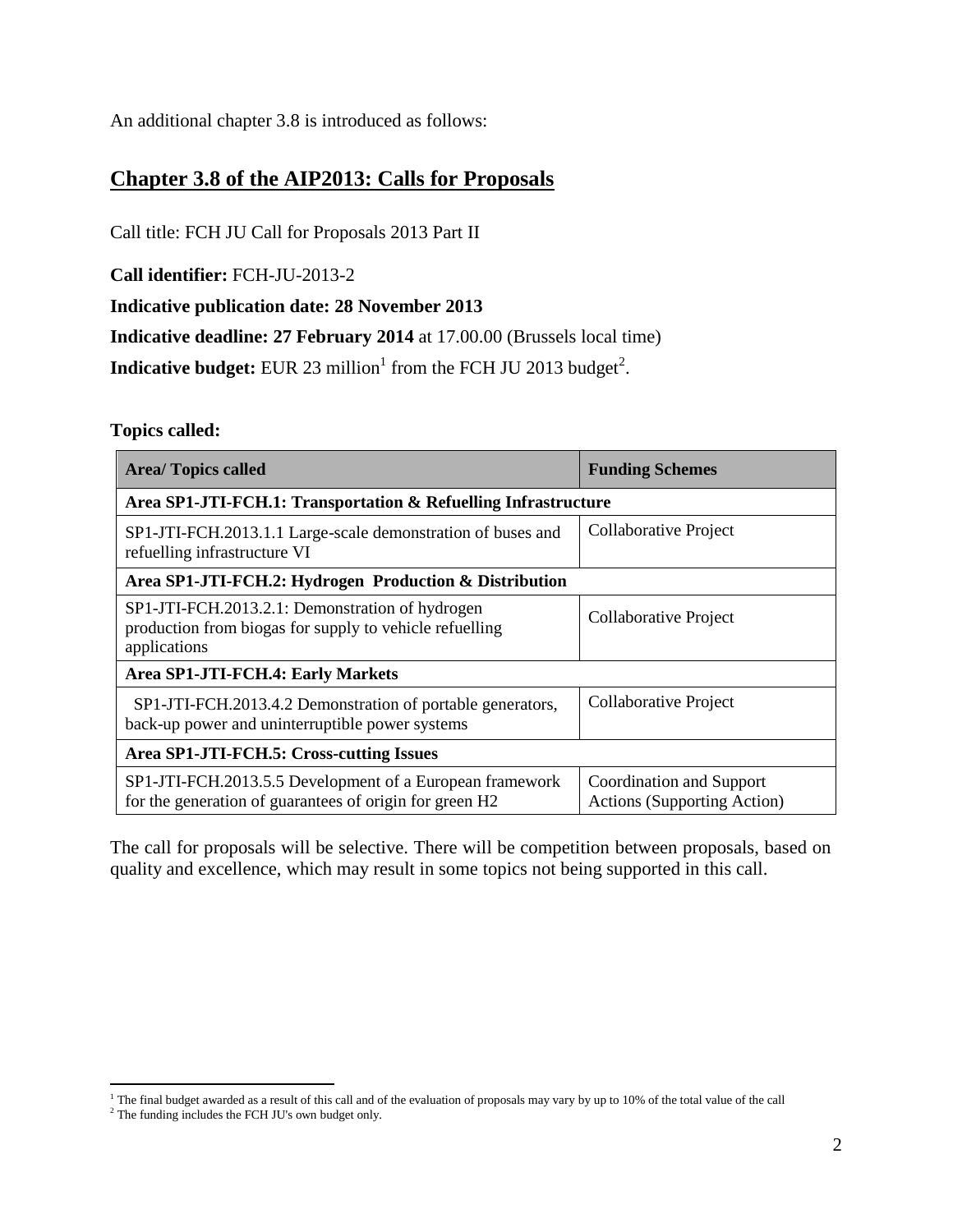#### **Duration of projects**

Council Regulation 521/2008 set up the FCH JU as a body responsible for implementing the 7th Framework Programme for Research and Development for a period up to 31 December 2017. Accordingly the projects funded as a result of this call for proposals should end by 30 June 2017. For topics 1.1 and 2.1, it may, in exceptional cases, be accepted that a project lasts beyond that date. Applicants who are convinced that the success of a project in this topic will depend on a longer duration shall clearly explain the reasons in their proposal. In this case, in accordance with the statutes of the FCH JU an ad hoc procedure will be set up to ensure appropriate management of the concerned Grant Agreement(s) after the termination of the FCH JU. The Programme Office will work with the Commission services and the concerned project coordinator(s) to ensure a sound and smooth transfer of the grant agreement(s), the associated commitments and payments, the project file(s), the IT tools access and the audits rights.

#### **Ranking of proposals and reserve list**

Prioritisation between proposals will be made as follows

- In order to ensure the widest possible topic coverage, only one proposal by topic can be placed in the main ranking list. Other proposal(s) for the same topic will be placed in the reserve list.
- If proposals for the same topic obtain equal overall scores, they will be prioritised according to their scores for the S/T Quality criterion. If they are still tied, they will be prioritised according to their scores for the Impact criterion, and then by their scores for the Implementation criterion. If they continue to be tied, other characteristics agreed by the Panel member should be taken into account.
- If proposals for different topics obtain equal overall scores, they will be prioritised according to their scores for the S/T Quality criterion, then by their scores for the Impact criterion, and then by their scores for the Implementation criterion. If they continue to be tied, preference will be given to the proposal submitted under topic 1.1. Otherwise, other characteristics agreed by the Panel members should be taken into account.
- Proposal(s) in the reserve list will be funded if budget becomes available.

# **Indicative evaluation and contractual timetable**

Evaluation of proposals is expected to be carried out in March 2014.

Evaluation results are estimated to be available within 2 months after the closure date.

This Annual Implementation Plan provides the essential information for submitting a proposal to this call and it describes the details on how it will be implemented. The part giving the basic data on implementation (deadline, budget, additional conditions etc.) is presented in the Call fiche above and the content of the topics to be addressed are further presented in this document.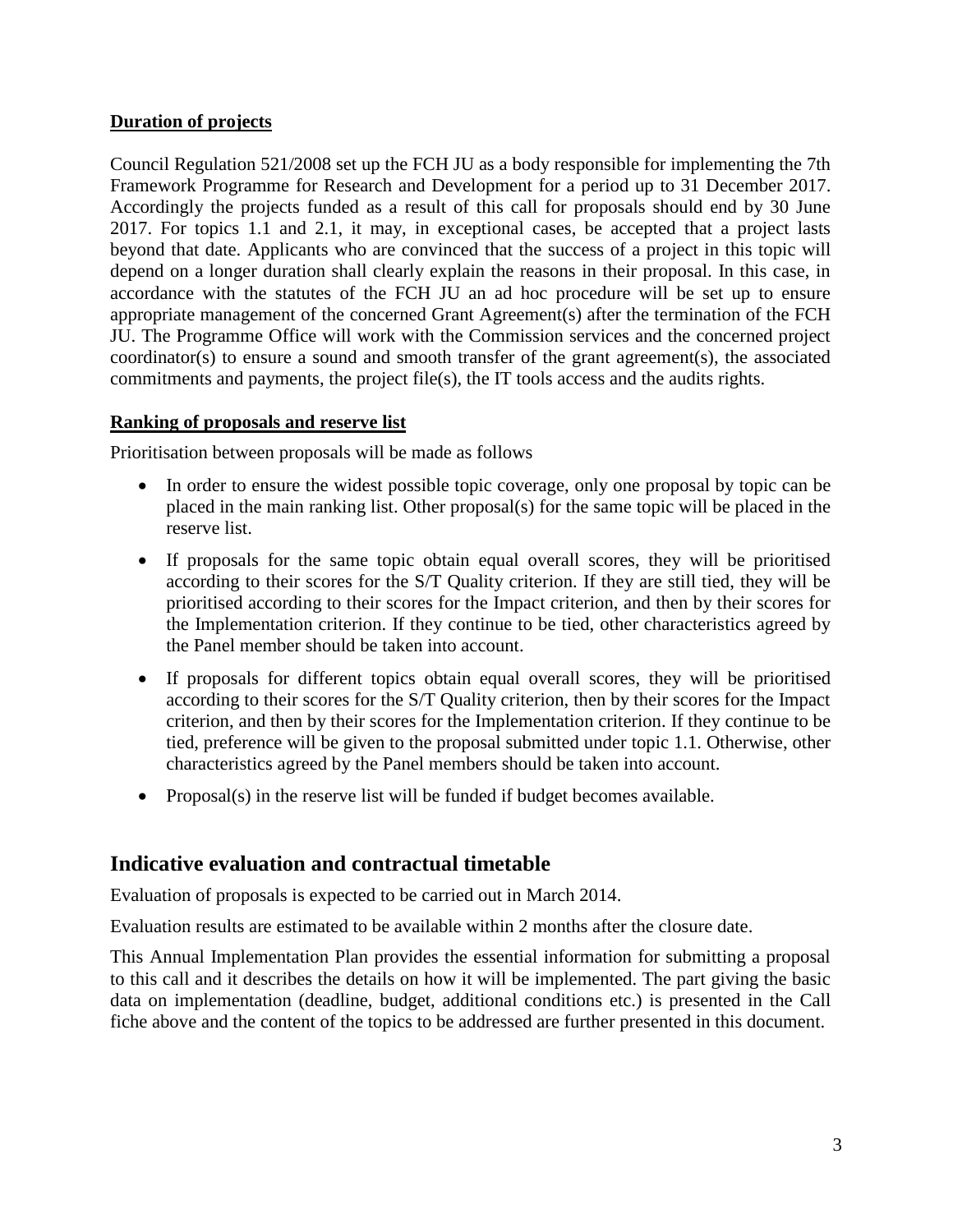#### **Indicative timetable for this call**

| Publication of call                                                                                              | 28 November 2013                                      |
|------------------------------------------------------------------------------------------------------------------|-------------------------------------------------------|
| Deadline for submission of proposals                                                                             | 27 February 2014 at 17.00.00 (Brussels<br>local time) |
| Evaluation of proposals                                                                                          | March 2014                                            |
| <b>Evaluation Summary Reports sent to proposal</b><br>coordinators ("initial information letter")                | April 2014                                            |
| Invitation letter to successful coordinators to<br>launch grant agreement negotiations with the<br><b>FCH JU</b> | May 2014                                              |
| Signature of first FCH JU grant agreements                                                                       | <b>From September 2014</b>                            |
| Letter to unsuccessful applicants                                                                                | From September2014                                    |

# **Further information and help**

The FCH JU website (call 2013 page) and Participant Portal call page contain links to other sources that you may find useful in preparing and submitting your proposal. Direct links are also given where applicable.

## **Call information**

Participant Portal call page and FCH JU web-page: [http://ec.europa.eu/research/participants/portal/page/fp7\\_calls](http://ec.europa.eu/research/participants/portal/page/fp7_calls)

<http://www.fch-ju.eu/>

#### **Specialised and technical assistance:**

Participant Portal help desk (eFP7 service desk) http://ec.europa.eu/research/participants/portal/page/contactus

IPR help desk http://www.ipr-helpdesk.org

FCH JU reference documents are available at the website: <http://www.fch-ju.eu/content/how-participate-fch-ju-projects>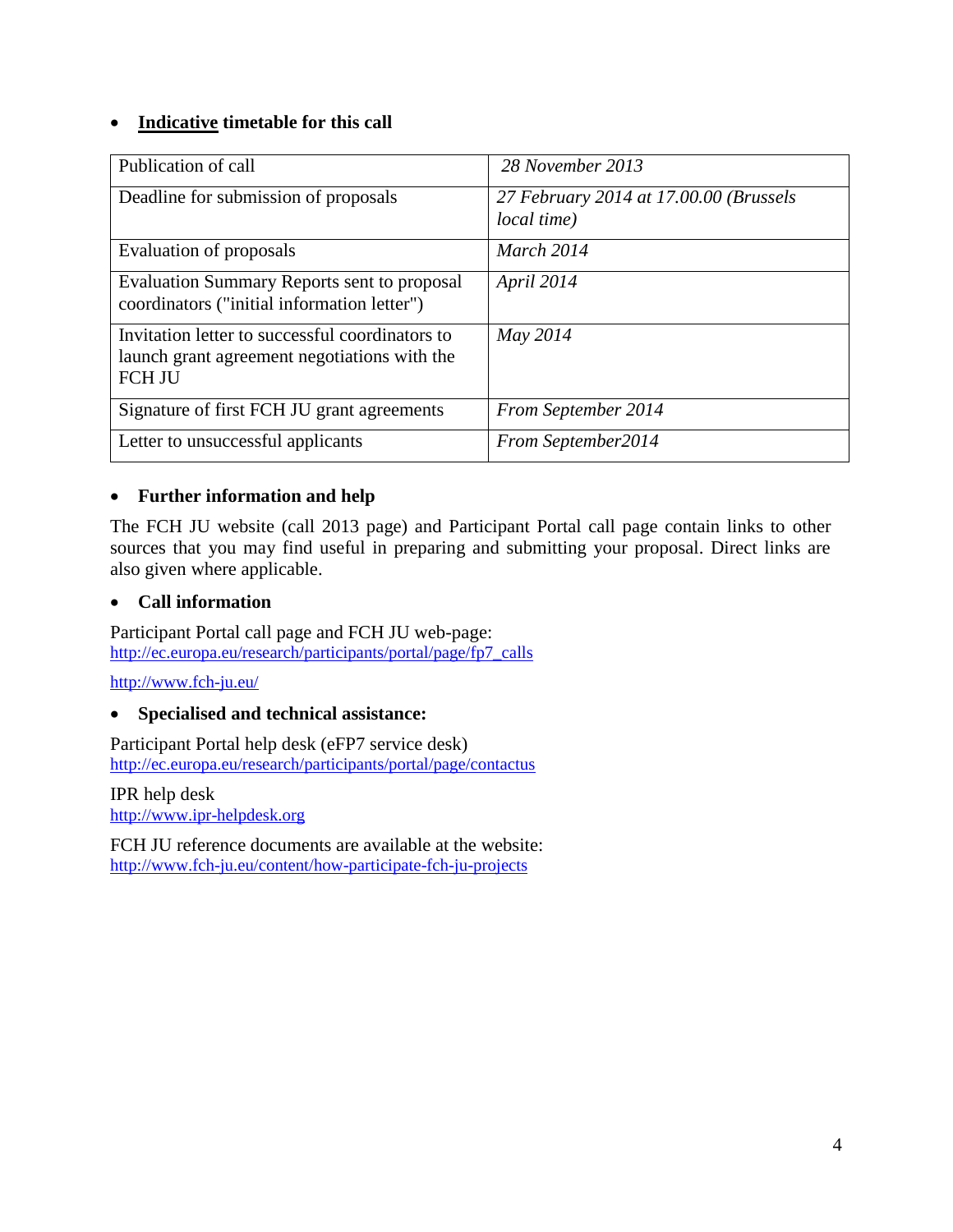# **Call for Proposals 2013-2: Topic Descriptions**

# *APPLICATION AREA SP1-JTI-FCH.1: TRANSPORTATION & REFUELLING INFRASTRUCTURE*

#### *Topic SP1-JTI-FCH.2013.1.1: Large-scale demonstration of buses and refuelling infrastructure VI*

#### **Rationale**

In order to start the mass production of competitive hydrogen vehicles and provision of appropriate hydrogen refuelling infrastructure in the 2015 – 2020 timeframe, continuation and extension of the large-scale demonstration projects comprising vehicles and hydrogen refuelling stations is essential. Further, a broader picture including the connection of transport applications of FCH technology and issues with storage of fluctuating renewable electricity is essential.

#### **Overall project objectives/Scope of work**

The objective is to continue extending the earlier hydrogen demonstration sites and to continue setting up and pursuing initial steps for the demonstration of hydrogen fuelled buses and the related infrastructure in European regions/municipalities, increasing public awareness and attracting additional candidates for further demonstration activities. Candidate regions/municipalities should be well populated urban areas to either increase activity where hydrogen infrastructures already exist or create new markets close to existing ones. The purpose of the project is to add one or more new regions with the minimum of one new hydrogen station and additional buses, in hubs with one or more existing refuelling stations and to address the demonstration of FCEVs within metropolitan areas. Additionally the project should show benefits and synergies with production of renewable hydrogen for storing renewable electricity.

The demo project shall focus on public transport buses, which are in a development status of principle series production ability, and also provide high visibility. The consortium needs to deliver and operate vehicles and infrastructure, including their comprehensive performance monitoring, and propose recommendations for commercialisation. Furthermore, a close and binding link with the production of renewable hydrogen should be shown. The energy production does not necessarily be part of the project itself, but a strong and reliable interface between a sustainable transport technology such as hydrogen and a sustainable energy system should be demonstrated. For example, the storage of fluctuating renewable energy as hydrogen and the eventual use as a transport fuel could be such an issue.

The demonstration program needs to address:

- deployment of an additional number of hydrogen buses and infrastructure to contribute to the volume targets set in the multi annual implementation plan of the FCH JU (MAIP)
- measurement, evaluation and monitoring of specific vehicle and fuelling station parameters, such as delivered from the HyLights monitoring assessment framework in order to show the potential of the technology for the industries including suppliers. Specific values are to be defined by the project group at the beginning of the project.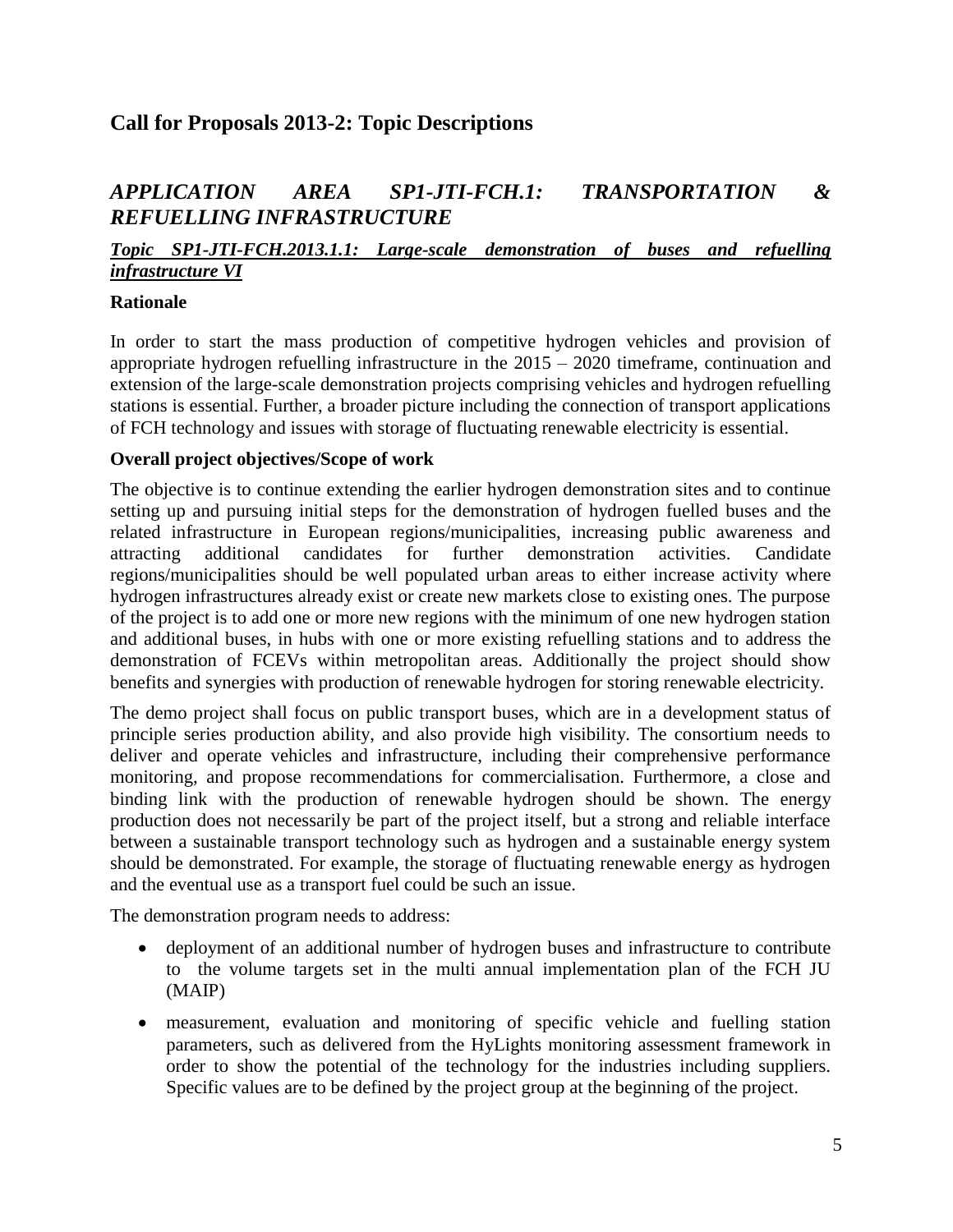- public awareness campaign and networking with potential candidate regions/ sites in order to accelerate the commercialization steps
- documentation on approval and certification process of vehicles and infrastructure aiming at simplification and harmonisation of approval procedures Europe wide to facilitate establishing the RCS framework required to enable the large scale deployment of vehicle and fuelling infrastructure throughout Europe
- dissemination of lessons learned and best practices for next demo sites
- perform safety due diligence for all aspects of the demonstration, including documentation of accidents and incidents and monitoring of safety issues in the context of prevailing regulations on site to provide guidelines for proper handling.
- results from the demonstration project to be exchanged with other projects working on fuel cell materials, components and degradation aspects to facilitate new innovations
- the consortium needs to show the path to series production of the vehicles and filling stations applied in the project and prove economic feasibility
- the consortium should establish a link to renewable hydrogen production projects. Topics of these projects could be the production of green hydrogen or the storage of fluctuating renewable energy as hydrogen and its eventual use as automotive fuel.

# **Expected outcome**

The project shall provide a minimum of 5 urban buses, accompanied by at least one additional fully integrated filling station per site capable of meeting specified performance targets. In total a minimum of at least 15 buses in 2 different sites have to be realized. The vehicles or the hydrogen station could also be part of another funding programme, be it European, National or Regional, but with the minimum of one new hydrogen station.

The consortium needs to develop, deliver and operate vehicles and infrastructure, including their comprehensive performance monitoring. The vehicle types should be such which are usually mass produced with the potential of high market penetration in the future. The consortium has to show that the vehicles and their components used in the project are designed in a way that allows mass production. All participating vehicle providers must already sell buses (independent from the drive train technology) in large volumes on the European market. The minimum operation of the vehicles is 50,000 km per vehicle.

Both enlargement of existing sites and new sites are considered relevant.

The new refilling stations shall qualify for the following performance targets:

- 35 MPa and if suitable 70 MPa refuelling capacity of a minimum of 100 kg H2/day at the beginning to be extended to a minimum of 200 kg H2/day ensuring that 5 buses can be re-fuelled per day and 1-2 buses can be re-fuelled within one hour. Concept for modular upgrade of the filling station for 10 buses/day refuelling capacity must be provided
- Availability of the station 98% (measured in usable operation time of the whole filling station)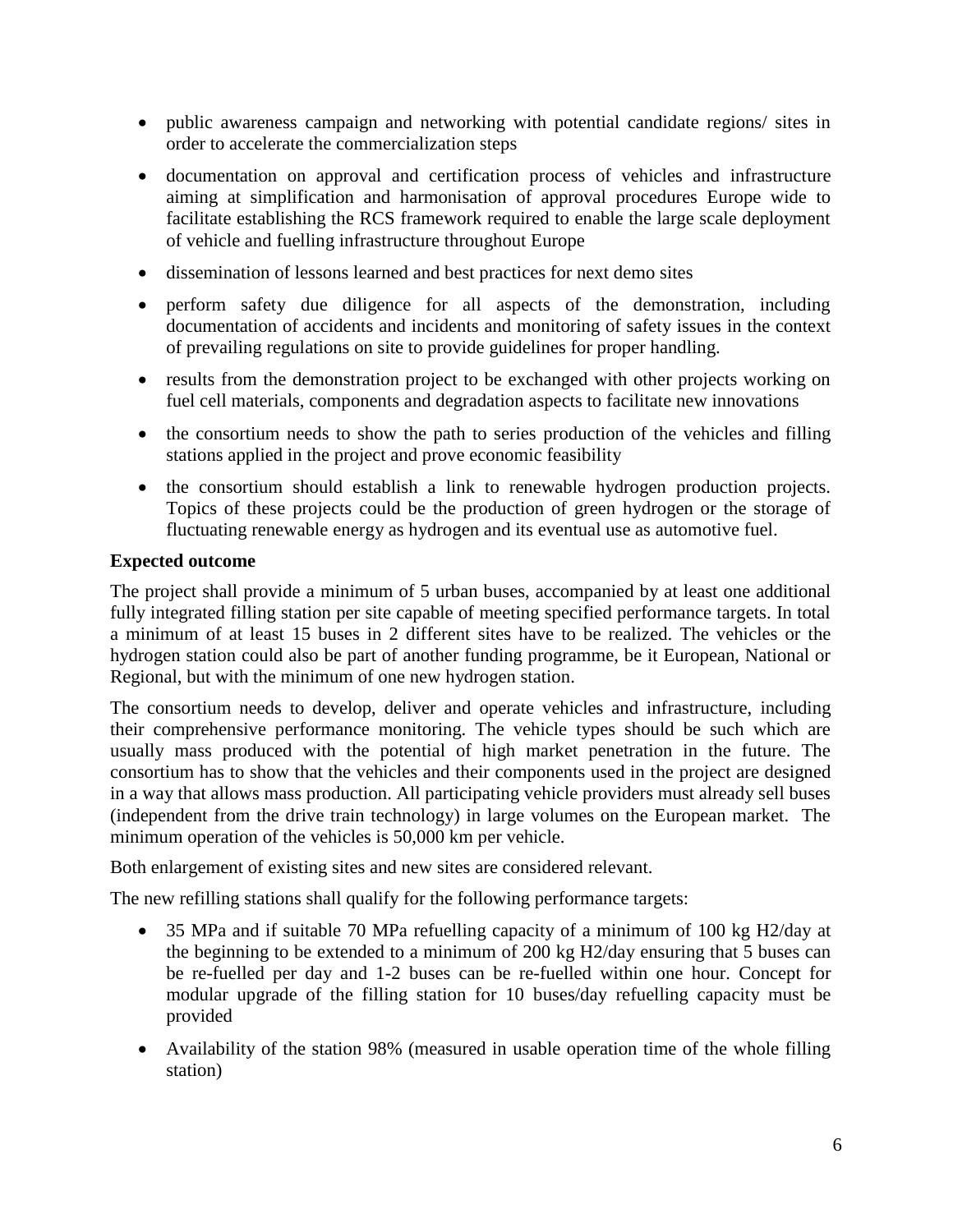- Alternative filling station specifications which will ensure that 5 buses can be re-fuelled per day and 1-2 buses can be re-fuelled within one hour will be acceptable, or another alternative several filling stations in the region with the total filling capacity equivalent to 5 buses refuelled per day
- Hydrogen cost (based on an operation capital expended consideration) at station  $\leq$  10/kg (excluding tax) at start of project. Cost improvements due to higher hydrogen production for higher vehicle numbers is anticipated in the course of the project. Conditions under which hydrogen cost can be reduced to  $\leq$  5 $\epsilon$  /kg should be identified. (e.g. use of by-product hydrogen)
- Hydrogen purity and vehicle refuelling process according to SAE J2601 and 2719 and ISO specifications. IR Communication according to SAE TIR J 2799.
- Station hydrogen production efficiency target  $50 70\%$ , depending on the method of production (conversion efficiency of the whole production chain from primary energy to filling nozzle)
- A significant amount of the hydrogen (more than 50% per site) supplied should be produced by using renewable energies

Cost targets:

• The consortium has to show the potential to reduce cost of the vehicle by 25% for the next generation.

Targets:

- $\bullet$  >4,000h lifetime initially, min. 6,000h lifetime as program target
- Major power source of the vehicles must be a fuel cell system
- Availability >85% with maintenance as for conventional buses
- Fuel Consumption < 11 13 kg  $H<sub>2</sub>$  / 100 km depending on drive cycle
- Pressure at filling station suitable to fill vehicles up to 350 bar CGH2 and if suitable 700 bar CGH2

Dissemination of the activities of the project to the broad public is seen as one key part of the demonstration project. It should especially be foreseen to communicate the benefits of hydrogen and fuel cells with reference to the demonstration project. Regional authorities should support the project with communication.

Environmental sustainability: assessment by using Well-to-wheel studies should be carried out. State of the art WTW data have to be used (e.g. JEC WTW study).

Any event (accidents, incidents, near misses) that may occur during the project execution shall be reported into the European reference database HIAD (Hydrogen Incident and Accident Database) at [https://odin.jrc.ec.europa.eu/engineering-databases.html.](https://odin.jrc.ec.europa.eu/engineering-databases.html)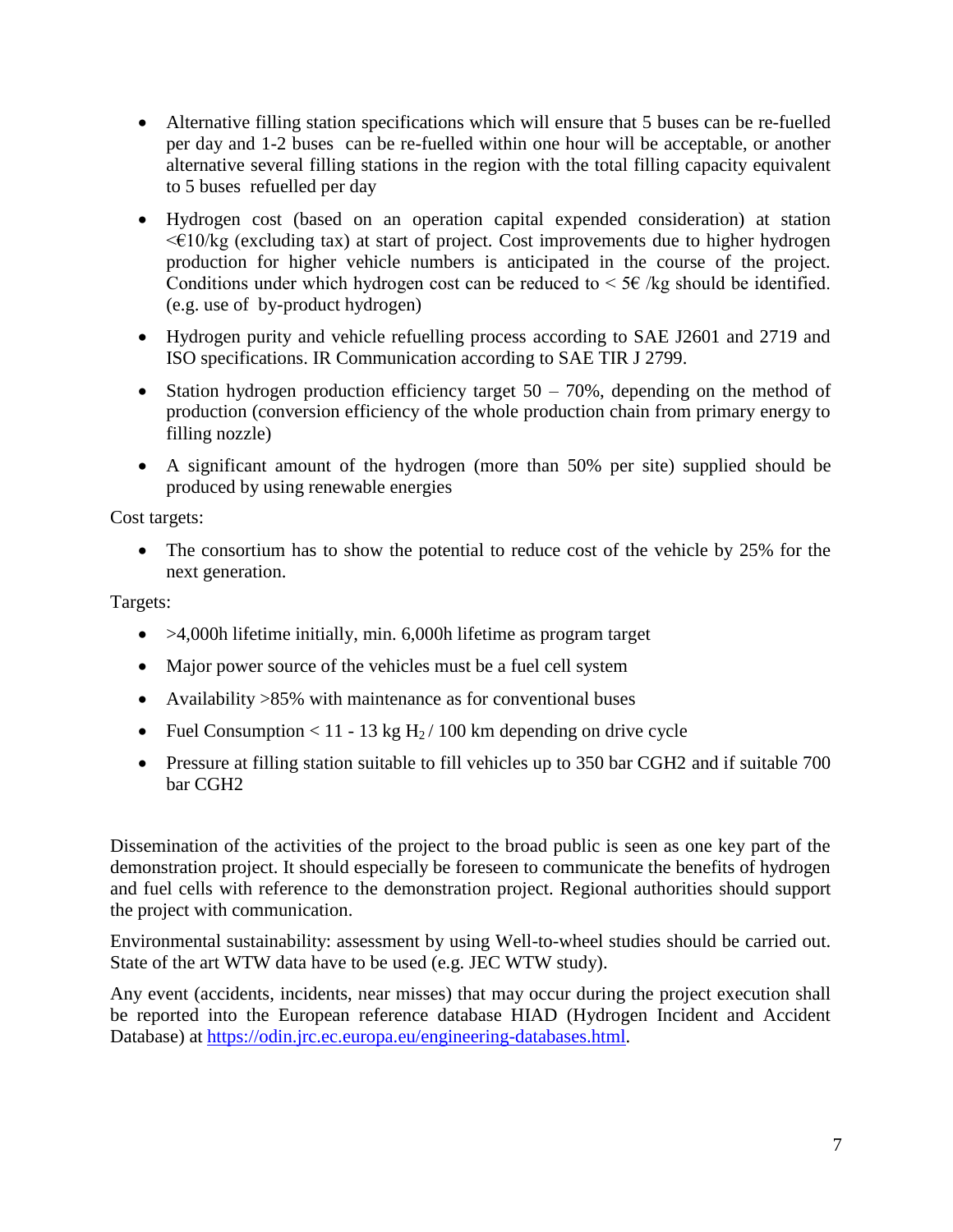#### **Other information**

It is recommended that the project be co-funded by national, regional or private sources in order to demonstrate a strong commitment towards clean propulsion and emission free public transport.

The maximum FCH-JU contribution that may be requested is 15 M $\epsilon$  per project. This is an eligibility criterion – proposals requesting FCH-JU contributions above this amount will not be evaluated.

The project consortium should develop concepts to link their projects with other demonstration projects for FCEVs.

The consortium should include bus OEMs, integrated infrastructure equipment providers, fuel suppliers, bus fleet operators, industrial players, local and regional bodies, as appropriate. The involvement of SMEs is especially encouraged. The project should make proposals how the project can be coordinated with projects funded under the call FCH JU 2008 (topic SP1-JTI-FCH.1.1 and SP1-JTI-FCH.1.2) as well as the call FCH JU 2009 topic SP1-JTI-FCH.2009.1.1, the call FCH JU 2010 topic SP1-JTI-FCH 2010.1.1, the call FCH JU 2011 topic SP1-JTI-FCH 2011.1.1 and the call FCH JU 2012 topic 2012.1.1.

**Expected duration:** up to maximum 5 years (see chapter on duration of projects)

**Funding scheme**: Collaborative Project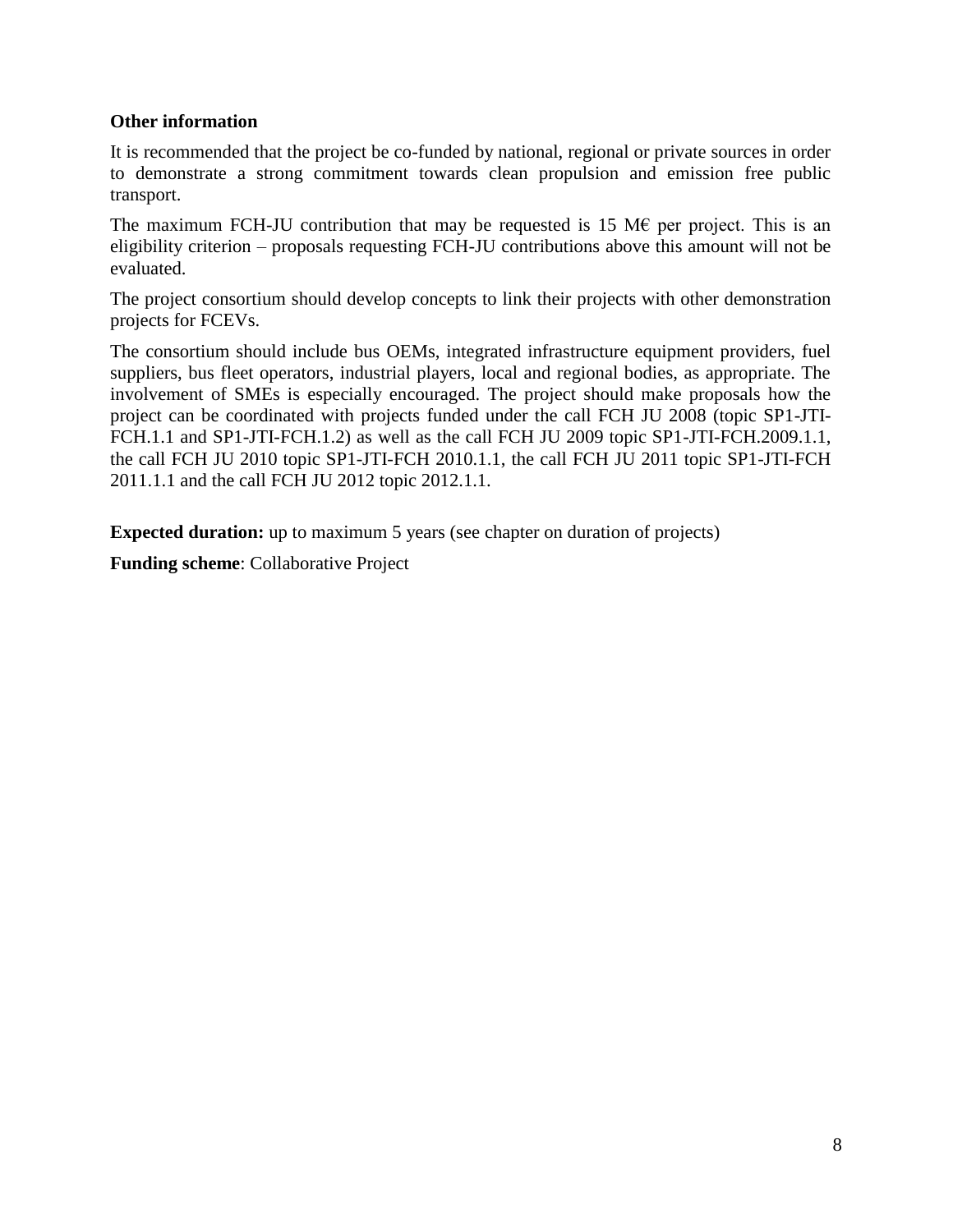# *APPLICATION AREA SP1-JTI-FCH.2: HYDROGEN PRODUCTION AND DISTRIBUTION*

## *Topic SP1-JTI-FCH.2013.2.1: Demonstration of hydrogen production from biogas for supply to vehicle refuelling applications*

#### **Rationale**

Conversion of biogas to hydrogen for use in fuel cell vehicles is not only a way forward towards a decarbonised transport, but also an energy efficient pathway for implementing this renewable primary energy in the transport sector.

Mature and cost effective technologies for biogas conversion to fuel cell grade hydrogen are available. There is a need to demonstrate system level technology readiness at the MW level through implementation of all the functions required to bring bio-resource energy to vehicles with hydrogen as the energy carrier.

#### **Overall project objectives / Scope of Work**

The objective is to demonstrate the technological readiness, performance, reliability and total cost of ownership of installations for production and short-term storage of hydrogen from biogas with subsequent supply as a high value fuel to e.g. a nearby vehicle fuelling stations (retail, public transport, or fleets), by road transport or pipeline.

The aim is to show that providing hydrogen to transport applications from biogas can be an economically viable solution for reducing greenhouse gas emissions of transport.

Means for the production of biogas, logistics of the hydrogen produced and equipment for the use of the hydrogen are out of scope.

Optimal logistics from the production site to the point of use (by road transport or pipeline) should be considered to select proper locations for the demo site.

#### **Expected Outcome**

- Installation and continuous operation of a hydrogen production unit from biogas (between 100 and 500 kg/day), associated to a hydrogen storage system, with means of supply to a fuelling station.
- Study of relevant regulatory aspects associated with use of renewable certificates, access to spot purchase prices, as well as RCS relative to hydrogen production and stationary storage. Identification of barriers to deployment and recommendations to address these.
- Evaluation of costs, efficiency, and availability based on actual operation. Targets for operation are:
	- $\circ$  Efficiency > 64% (from biogas, LHV based)
	- o Cost of hydrogen delivered short term <  $10 \text{ E/kg}$ , long-term <  $5 \text{ E/kg}$
	- o Hydrogen production facility turn-key CAPEX: 4.2 M $E/(t/d)$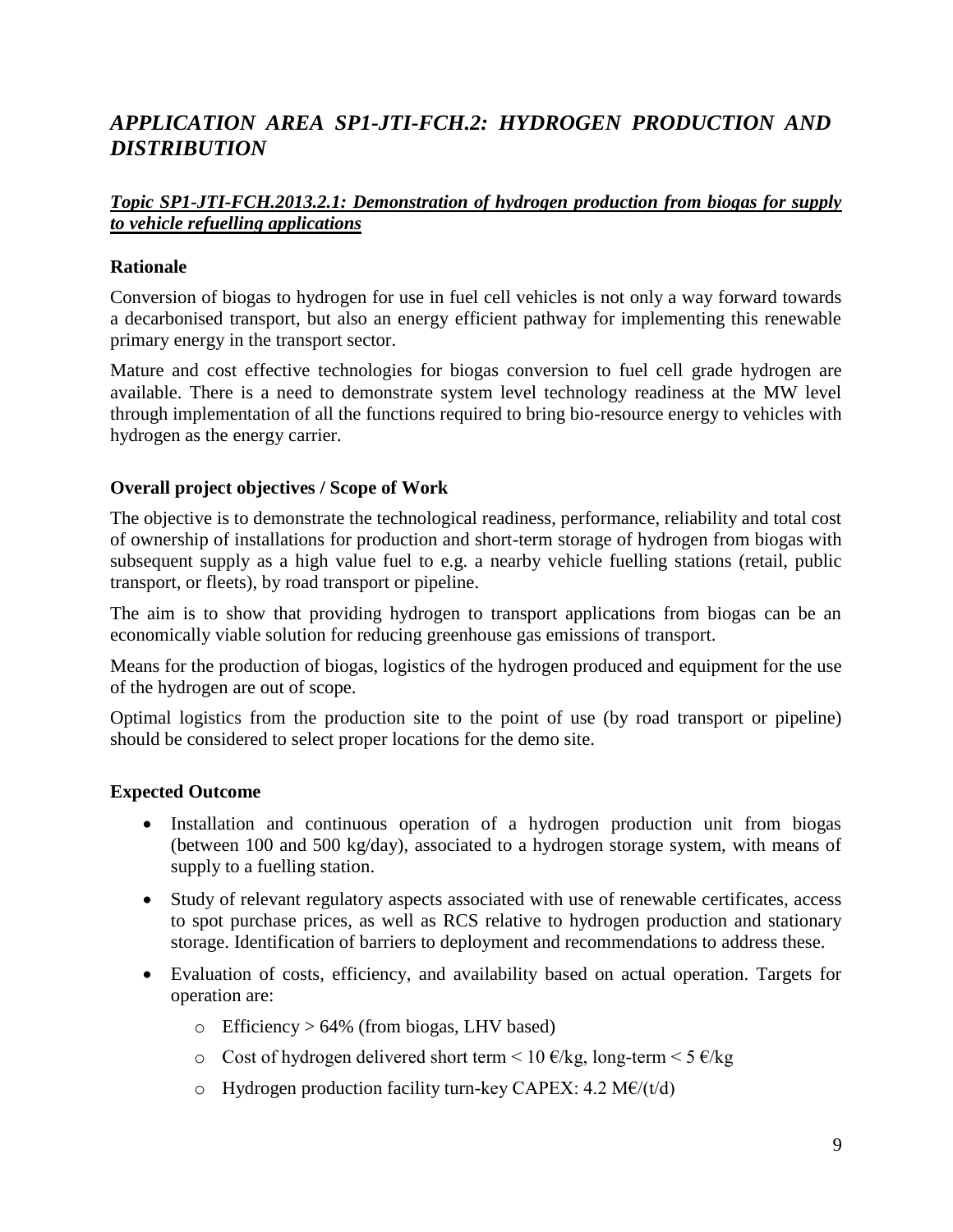- $\circ$  Availability > 95%
- $\circ$  > 25,000 h operation within the project, expected durability > 10 years
- o Hydrogen quality ISO/DIS 14786-2 compliant
- Assessment of CAPEX and cost of hydrogen delivered evolving with volume (both size of installation and number of installations deployed).
- LCA/LCI analysis (using FC-HyGuide guidance document available at: [http://www.fc](http://www.fc-hyguide.eu/)[hyguide.eu/\)](http://www.fc-hyguide.eu/) to be conducted

## **Other Information**

The maximum FCH-JU contribution that may be requested is 10 M $\epsilon$  per project. This is an eligibility criterion – proposals requesting FCH-JU contributions above this amount will not be evaluated.

The consortium should include a BtH conversion/gas purification equipment supplier, as well as the required actors for system integration (including storage), operation and hydrogen fuel delivery, and involve RCS experts.

The vehicle fleet and fuelling stations that will be supplied shall be identified (these are not in the scope of this proposal). Projects should be coordinated with existing hydrogen vehicle and refuelling station deployment projects, and evidence of cooperation has to be stated in the proposal.

**Expected duration**: up to maximum 5 years (see chapter on duration of projects)

**Funding Scheme:** Collaborative project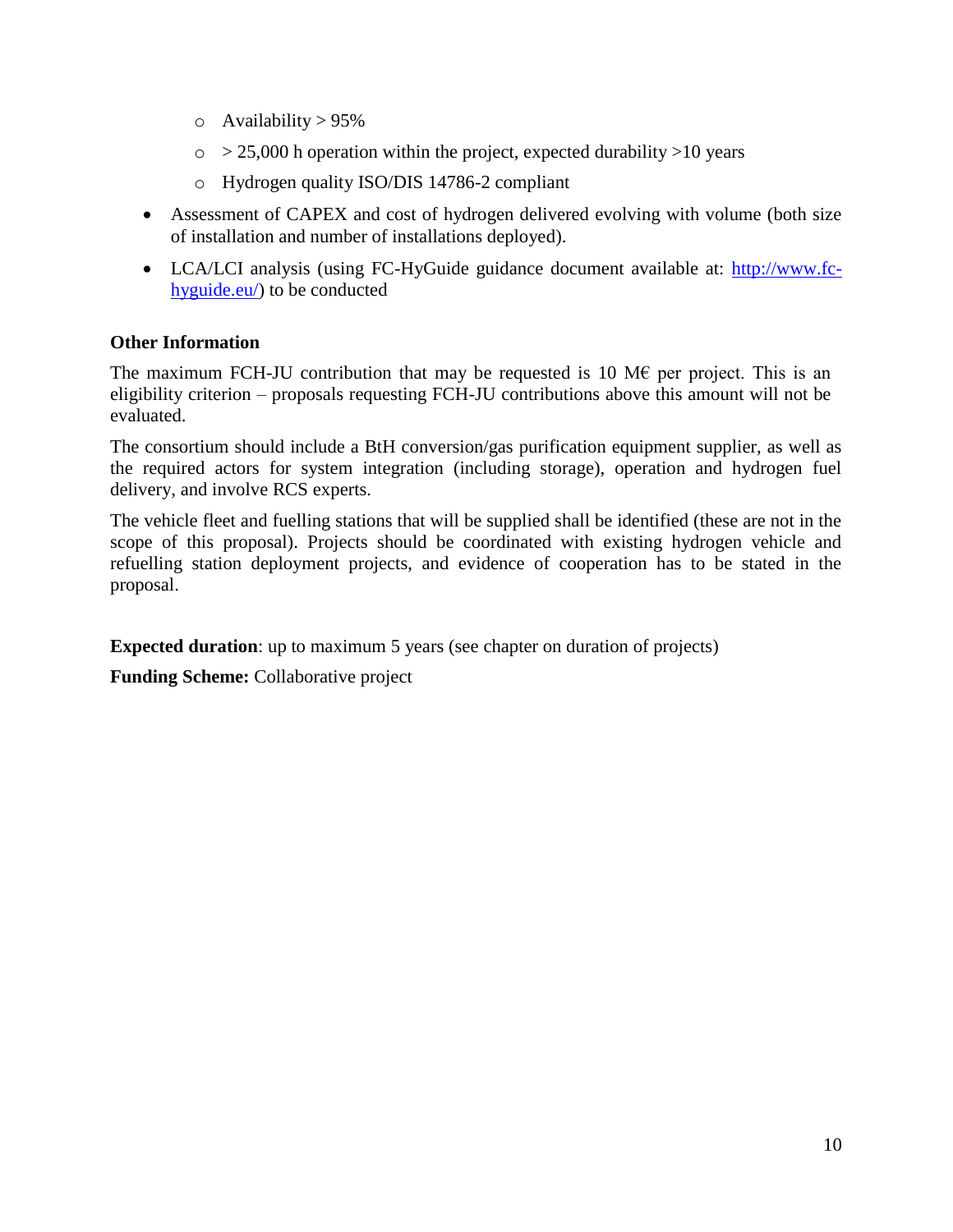# *APPLICATION AREA SP1-JTI-FCH.4: EARLY MARKETS*

# *Topic SP1-JTI-FCH.2013.4.2: Demonstration of portable generators, back-up power and uninterruptible power systems*

#### **Rationale**

Back-Up Power (BUP) and Uninterruptible Power Systems (UPS), together with base load power supply, are promising early market applications for fuel cells and hydrogen and these technologies are being taken up by end-users in the telecoms, utilities, IT and other industry sectors. The potential to move into formal system implementation in the field is driven by the Total Cost of Ownership (TCO) gains resulting from the substitution of diesel gensets and batteries by hydrogen fuel cells. These gains can be very significant in areas where grids are unstable (Asia, Africa, etc.) but are still significant in Europe where grid networks are quite stable.

To promote European based technology commercialisation of hydrogen and fuel cell solutions for BUP and UPS applications (and in remote and/or grid weak areas for base load power systems) needs to be demonstrated at representative end-user sites and against specific end-user requirements to show that acceptable performance, reliability and lifetime targets can be met and that a lower total cost of ownership can be achieved. In the telecom sector the trend is for a reduced power requirement per site and 1-5 kW scale BUP and UPS systems are becoming more prevalent. However, site consolidation is also occurring with multiple operators colocating their equipment and using the same BUP or UPS system, and providing base power for all system requirements. The major part of the market can be reached with solutions up to 10 kW but TCO gains for fuel cells might be found for systems of up to 50kW in off-grid applications.

#### **Overall project objectives / Scope of Work**

The overall objective is to deploy BUP or/and UPS units that can show a cost competitive total cost of ownership (TCO) when compared to legacy solutions (battery and diesel generators). The demonstration focus will be in the power requirement range of 1-10 kW or up to 50 kW on an exceptional basis. Fuel cell BUP and UPS demonstration sites could include more than one power range and type of fuelling solution (hydrogen logistics or on-site reforming of multiple fuels as well as integration with renewable sources where available).

Projects need to:

- Utilise latest development pathways (at the component and full system level) to establish technology platforms with improved reliability, life-time and cost prediction that already show credibility for future volume manufacture and roll-out, and providing a demonstrable advantage to the end-user over incumbent technology
- Measure and evaluate achieved benefits (e.g. in terms of savings, maintenance, emission reduction, operating hours)
- Contribute towards the determination of clear technical targets on costs, durability and reliability in order to establish a path forward for commercial deployment
- Provide for training of personnel for installation, fuelling, maintenance and service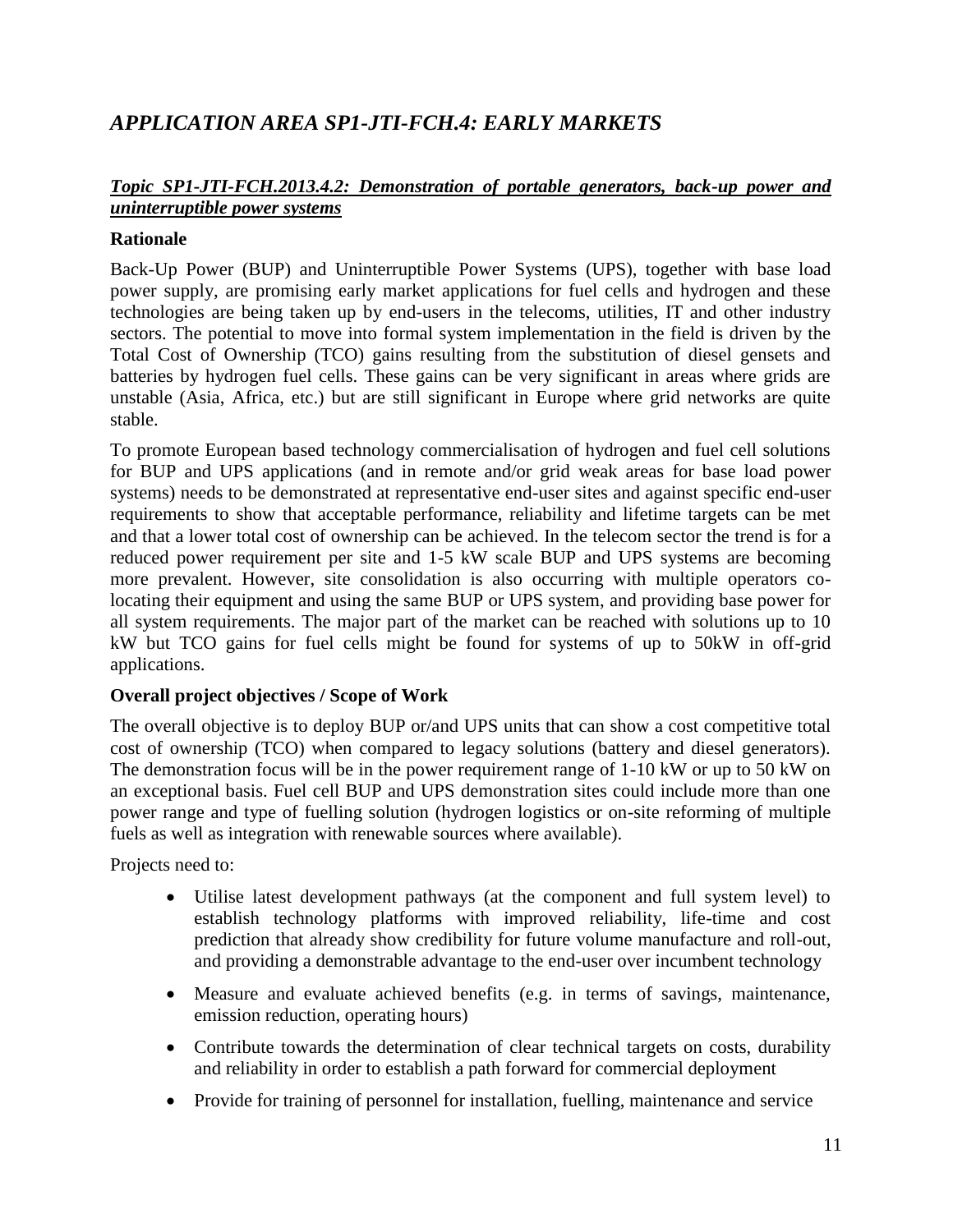- Coordinate with existing projects to provide clear recommendations for the establishment of the Regulations, Codes and Standards (RCS) framework needed to permit and to facilitate the commercialization of HFC technology for the application(s) addressed
- Be based on business plans and committed partners to continue the transition to volume deployment and future market introduction
- Disseminate results to wider audiences, preferably to potential customers and to the application stakeholders in international seminars/workshops

The fuel cell systems to be demonstrated will need to meet key challenges resulting from increased operation such as LHV average electrical efficiency of 50% (35% for reformate based fuel cell systems) and 2,000 cycles capability. Ideally one scalable system technology can be used to address a broad range of power requirements so as to simplify service and maintenance and to minimise spare parts inventory.

#### **Expected Outcome**

- Demonstration shall comprise a sufficient number of sites and a sufficient number of systems to aggregate to the demonstration of up to 250kW of units (for example up to 50 in the 1-5 kW range, up to 25 in the 6-10 kW range or up to 5 systems in the 11-50 kW range) in order to prove a technology readiness and commercial customer value proposition thereby leading to potential commercial supply
- Technical requirements that the proposed systems should include:
	- o Reliability >95%
	- o Response time of less than 5 ms
	- o Projected lifetimes of 3 to 5+ years
	- o Target system cost: 3,500  $\epsilon$ /kW (if fuel cell system alone is considered); 6,000 €/kW (if fuel cell system + hydrogen generator is considered)
- Projected number of start-stop cycles 2,000
- Demonstrate a viable hydrogen supply solution for this application
- Demonstration activities should focus on deployment pathways most likely to lead to market introduction
- Environmental sustainability: assessment by means of Life Cycle Assessments studies should be carried out according to the requirements in the FC-HyGuide guidance document (available at :http://www.fc-hyguide.eu/)
- Systematic identification of technology benefits at system level compared to conventional technologies and TCO evaluations for each application shall be delivered together with cost targets for formulating future deployment schemes and mechanisms for the targeted sectors and markets including wide dissemination to the potential end-user industries and institution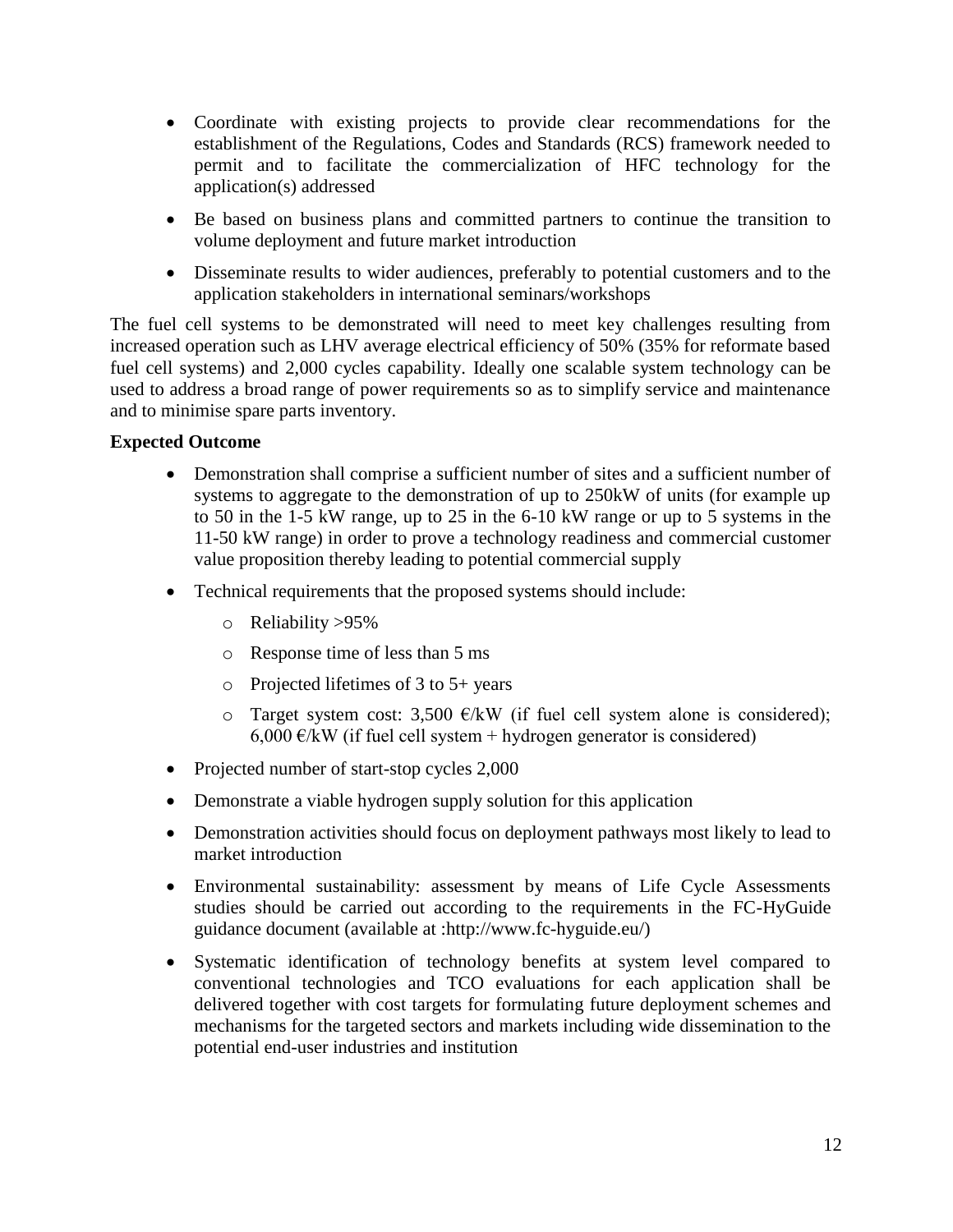Any event (accidents, incidents, near misses) that may occur during the project execution shall be reported into the European reference database HIAD (Hydrogen Incident and Accident Database) at [https://odin.jrc.ec.europa.eu/engineering-databases.html.](https://odin.jrc.ec.europa.eu/engineering-databases.html)

## **Other Information**

The project consortium should include a mix of sector relevant end-users (telecoms, utilities, IT, hospitals and other applicable industry sectors), equipment OEMs or/and service providers, fuel cell system developers and fuelling infrastructure or fuelling replenishment providers, alongside research and test organizations.

The delivery of BUP or/and UPS units for field demonstration should be achieved within one year of project commencement. Proposals should indicate a clear commitment of end users and/or service providers to continue with fuel cell system commercialization and technology deployment in Europe and/or external market regions during and post project completion. The project can be coordinated with similar demonstration projects funded under previous calls.

**Expected duration:** Up to 3 years with at least 1 year of field operation (see chapter on duration of projects)

**Funding Scheme:** Collaborative project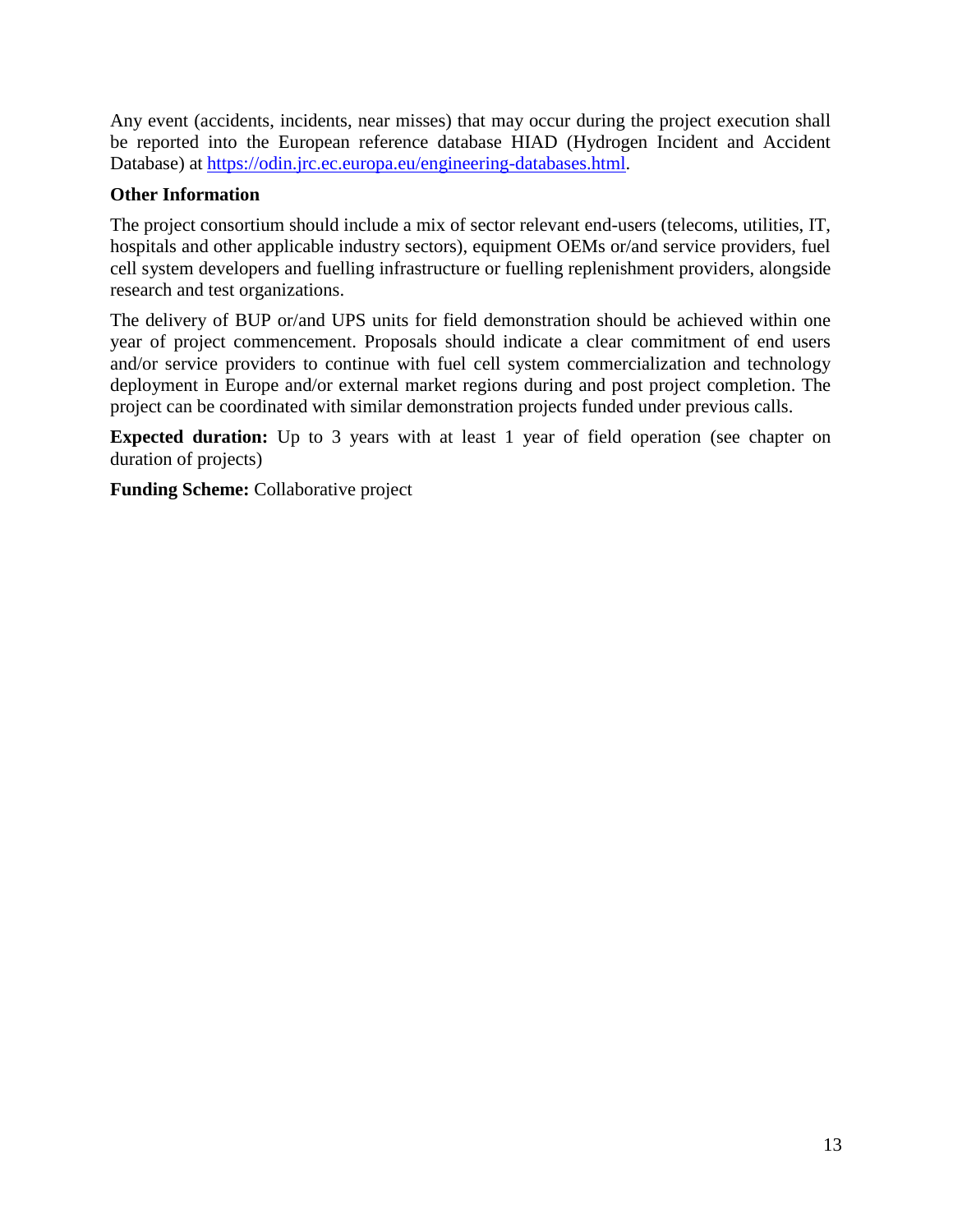# *APPLICATION AREA SP1-JTI-FCH.5: CROSS-CUTTING ISSUES*

# *SP1-JTI-FCH.2013.5.5: Development of a European framework for the generation of guarantees of origin for green H2*

## **Rationale**

Guarantees of origin have been defined in the European regulation<sup>3</sup>: "*Guarantees of origin (...) have the sole function of proving to a final customer that a given share or quantity of energy was produced from renewable sources. A guarantee of origin can be transferred, independently of the energy to which it relates, from one holder to another. However, with a view to ensuring that a unit of electricity from renewable energy sources is disclosed to a customer only once, double counting and double disclosure of guarantees of origin should be avoided. Energy from renewable sources in relation to which the accompanying guarantee of origin has been sold separately by the producer should not be disclosed or sold to the final customer as energy from renewable sources. It is important to distinguish between green certificates used for support schemes and guarantees of origin.*"

The development of hydrogen as an energy carrier will partly depend on the capacity of market stakeholders to propose low-carbon or carbon-free hydrogen to final customers. However, the production of green H2 and its effective consumption will likely to be unbundled for optimizing transport and distribution, and thereby reducing the cost of hydrogen. This implies that a system of guarantees of origin for green hydrogen is created so that final customers can buy low-carbon hydrogen which is not the molecules they will effectively use in their fuel cell. In addition, these guarantees of origin could also be an appropriate instrument to create financial incentives to use green hydrogen.

Rather than several national guaranty systems are created in parallel, such a guaranty organization should be contemplated at the European level immediately.

# **Overall project objectives / Scope of work**

The overall project objective for this project is to investigate and initiate a unique European framework for green hydrogen certificates, involving all producers and industrial customers of hydrogen energy which want to have their green H2 certified.

# **Expected Outcome**

- Assess the needs and the benefits of H2 guarantees of origin in Europe, based on market projections from the industry and taking into account the recent European public policy documents (e.g. Fuel Quality Directive, Renewable Energy Directive, etc.)
- Identify the relevant stakeholders of a European framework for H2 guarantees of origin
- Investigate the synergies with existing platforms delivering guarantees of origin for other energy carriers and explore the interest in joining such platforms
- Propose a complete procedure for the emission of H2 guarantees of origin, with a strong emphasis on practical implementation
- Elaborate and provide a full description of an implementation strategy

<sup>&</sup>lt;sup>3</sup> Directive 2009/28/EC of the European Parliament and of the Council of 23 April 2009 on the promotion of the use of energy from renewable sources